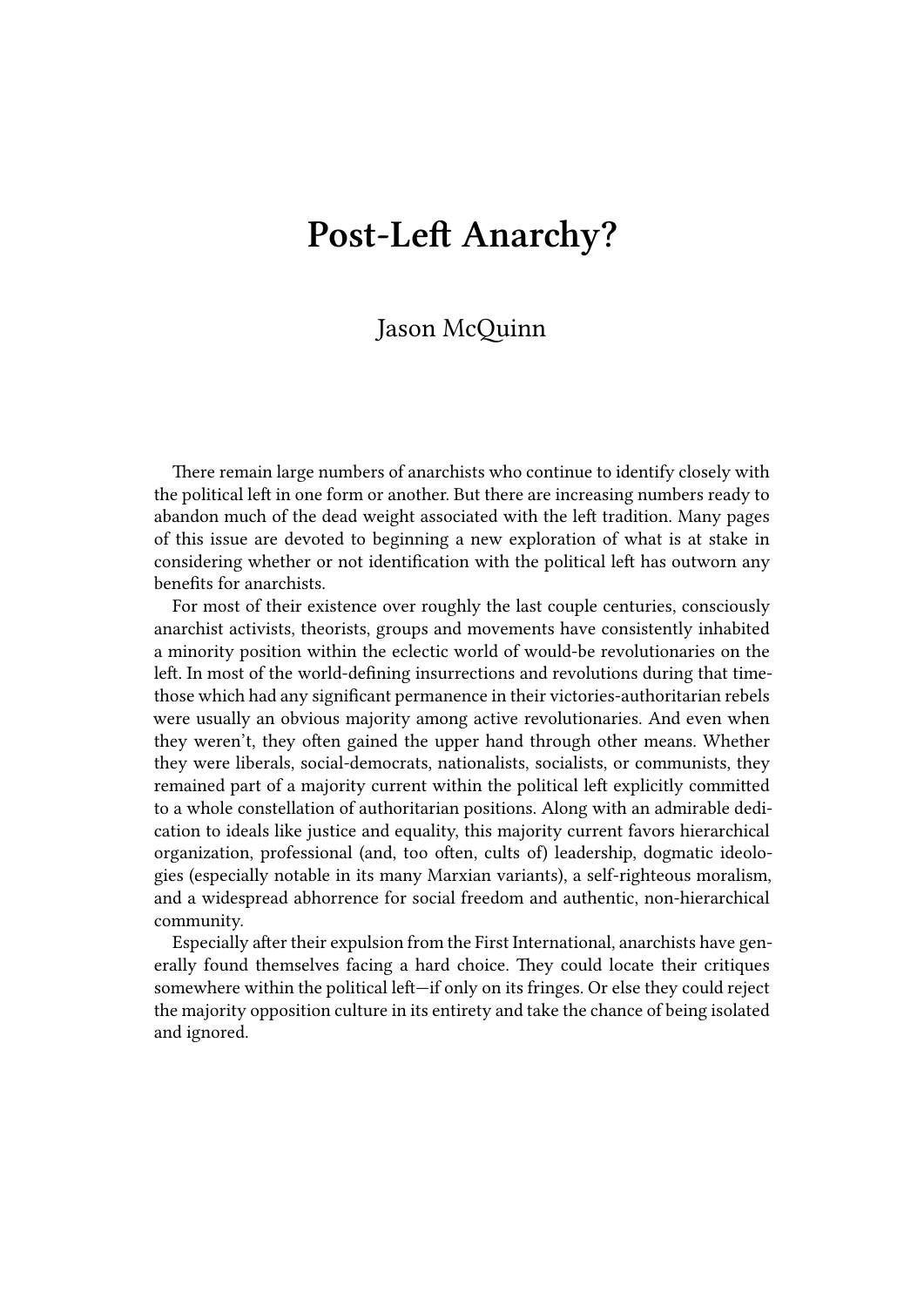Since many, if not most, anarchist activists have come out of the left through disillusionment with its authoritarian culture, the option of clinging to its fringes and adapting its themes in a more libertarian direction has maintained a steady allure. Anarcho-syndicalism may be the best example of this kind of left-anarchism. It has allowed anarchists to use leftist ideologies and methods to work for a leftist vision of social justice, but with a simultaneous commitment to anarchist themes like direct action, self-management, and certain (very limited) libertarian cultural values. Murray Bookchin's ecological anarcho-leftism, whether going by the label of libertarian municipalism or social ecology, is another example. It is distinguished by its persistent failure to gain much of a foothold anywhere, even in its favored terrain of Green politics. A further example, the most invisible (and numerous?) of all types of left-anarchism, is the choice of a great many anarchists to submerge themselves within leftist organizations that have little or no commitment to any libertarian values, simply because they see no possibility of working directly with other anarchists (who are often similarly hidden, submerged in still other leftist organizations).

Perhaps it's time, now that the ruins of the political left continue to implode, for anarchists to consider stepping out of its steadily disappearing shadow en masse. In fact, there's still a chance, if enough anarchists can dissociate themselves sufficiently from the myriad failures, purges and 'betrayals' of leftism, that anarchists can finally stand on their own.

Along with defining themselves in their own terms, anarchists might once again inspire a new generation of rebels, who this time may be less willing to compromise their resistance in attempts to maintain a common front with a political left that has historically opposed the creation of free community wherever it has appeared. For the evidence is irrefutable. Libertarian revolutionaries of any type have consistently been denied a presence in the vast majority of leftist organizations (from the break in the International on); forced into silence in many of the left organizations they have been allowed to join (for example, the anarcho-Bolsheviks); and persecuted, imprisoned, assassinated or tortured by any leftists who have attained the necessary political power or organizational resources to do so (examples are legion).

Why has there been such a long history of conflict and enmity between anarchists and the left? It is because there are two fundamentally different visions of social change embodied in the range of their respective critiques and practices (although any particular group or movement always includes contradictory elements). At its simplest, anarchists-especially anarchists who identify least with the left—commonly engage in a practice which refuses to set itself up as a political leadership apart from society, refuses the inevitable hierarchy and manipulation involved in building mass organizations, and refuses the hegemony of any single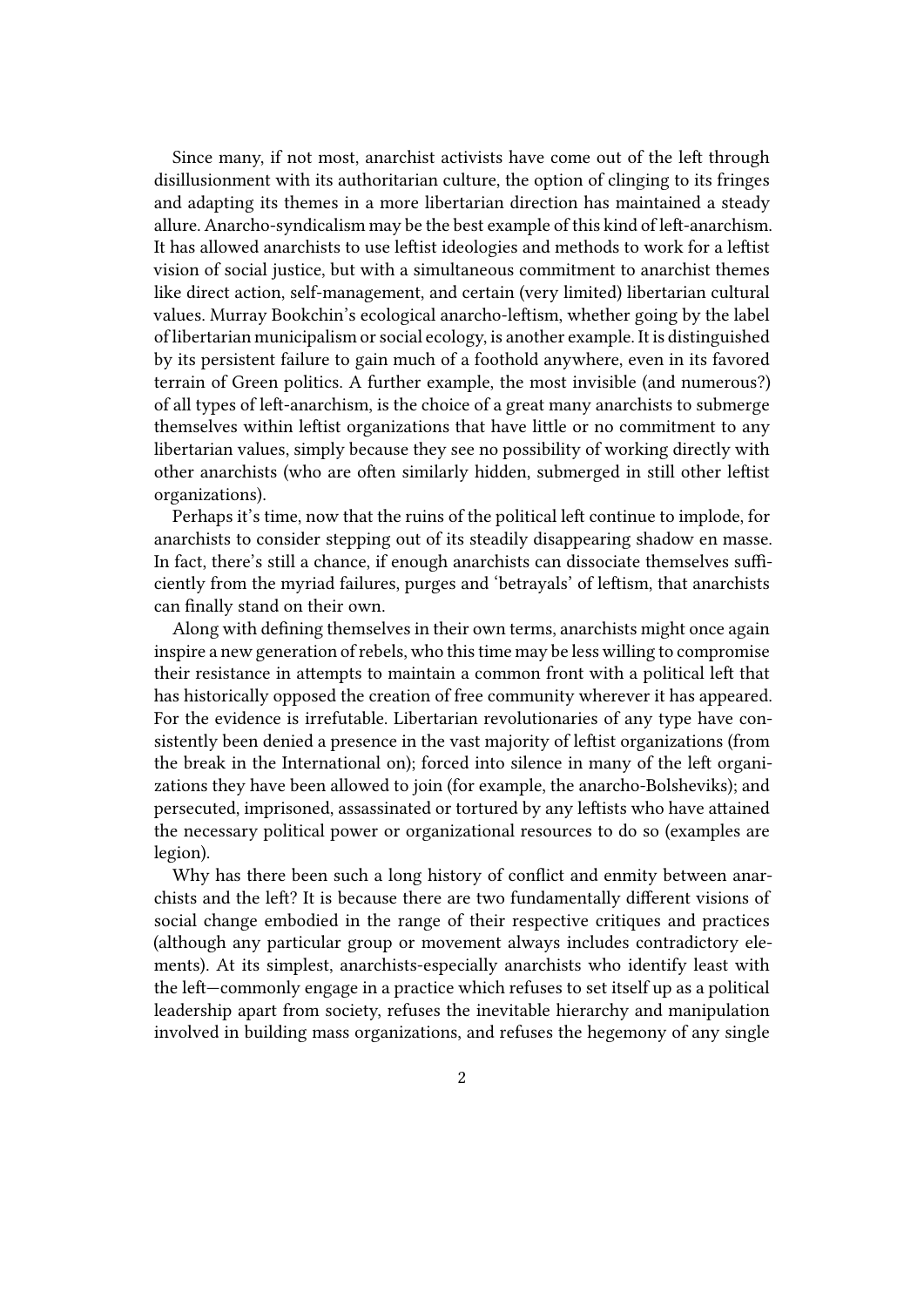dogmatic ideology. The left, on the other hand, has most commonly engaged in a substitutive, representational practice in which mass organizations are subjected to an elitist leadership of intellectual ideologues and opportunistic politicians. In this practice the party substitutes itself for the mass movement, and the party leadership substitutes itself for the party.

In reality, the primary function of the left has historically been to recuperate every social struggle capable of confronting capital and state directly, such that at best only an ersatz representation of victory has ever been achieved, always concealing the public secret of continuing capital accumulation, continuing wageslavexy, and continuing hierarchical, statist politics as usual, but under an insubstantial rhetoric of resistance and revolution, freedom and social justice.

The bottom-line question is, can anarchists do better outside the left—from a position of explicit and uncompromising critique, than those who have chosen to inhabit the left have done from within?

Jason McQuinn, Editor